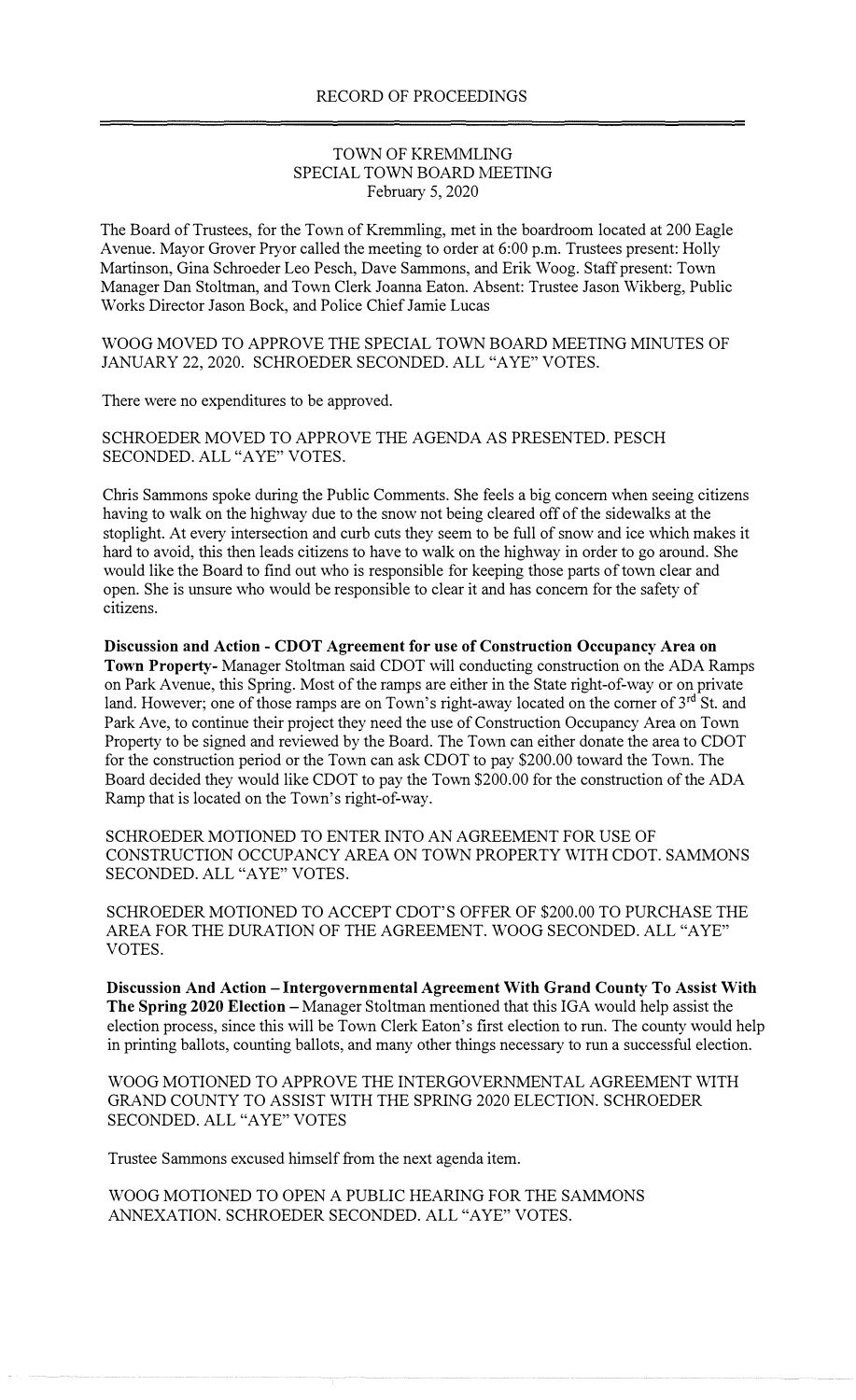Alan Hassler on behalf of petitioner Christina Sammons asked the Board to approve the Sammons Annexation and to consider zoning the parcel Mixed-Use. Mr. Hassler stated that they both met with the Planning and Zoning Commission which then recommended the annexation be zoned Mixed- Use. Mr. Hassler assured the Board that everything has been completed and turned in for this annexation process. This land could possibly be developed into 3 single family residential lots and 5 multifamily lots, these are just a couple possibility's that this land could be used for. Mr. Hassler also wanted to clarify for the record that there was a very minor mistake in the original mapping, he provided the Board with the most updated one. Manager Stoltman agreed that everything has been followed and is in compliance with our code. Manager Stoltman asked the public if they had any comments or concerns. No public input was discussed.

SCHROEDER MOTIONED TO CLOSE THE PUBLIC HEARING AT 6:22 PM. PESCH SECONDED. ALL "AYE" VOTES.

Trustee Woog agreed that everything seemed straight forward and he did not see any potential issues. Manager Stoltman said the application fee will be discussed at a future date. No further discussion was made.

WOOG MOTIONED TO ADOPT RESOLUTION NO. 2020-01-01 A RESOLUTION CONCERNING A PETITION FOR THE ANNEXATION OF PROPERTY TO THE TOWN OF KREMMLING, COLORADO, KNOWN AS THE SAMMONS ANNEXATION AND FINDING THE AREA PROPOSED TO BE ANNEXED ELIGIBLE FOR ANNEXATION. MARTINSON SECONDED. ALL "A YE" VOTES.

WOOG MOTIONED TO APPROVE ORDINANCE NO. 693 AN ORDINANCE APPROVING AN ANNEXATION KNOWN AS THE SAMMONS ANNEXATION TO THE TOWN OF KREMMLING, COLORADO. SCHROEDER SECONDED. ALL "A YE" VOTES.

WOOG MOTIONED TO APPROVE ORDINANCE NO. 694 AN ORDINANCE ZONING PROPERTY ANNEXED TO THE TOWN OF KREMMLING AND KNOWN AS THE SAMMONS ANNEXATION MIXED-USE. PESCH SECONDED. ALL "AYE" VOTES.

Trustee Sammons returned to the meeting at 6:27 pm.

**Discussion and Action Review of Optional Marijuana Ballot Question – Manager Stoltman** brought to the Board options for the marijuana ballot question based on the previous discussion at the last meeting. Manager Stoltman provided the Board with example questions. The first couple questions discuss lifting the current ban on retail marijuana stores and medical marijuana dispensaries with the board drafting an ordinance in compliance. Question 3 and 4 discuss lifting or continue prohibiting all specific types of marijuana establishments. The Board could also consider separating each type of marijuana establishment as its own ballot question. Trustee Woog's recommendation was to keep the ballot question as simple as possible and then would like to draft an ordinance after a vote is made. The Board decided that the marijuana ballot question should be worded; Shall the Town Board lift the current ban on retail and medical marijuana sales in the Town of Kremmling, and begin to craft a new ordinance allowing retail marijuana stores and medical marijuana centers/dispensaries within the Town of Kremmling with such restrictions as seen fit by the Board of Trustees and discussed at a public meeting? Trustee Schroeder would potentially like to see a (s) added to the end of meeting to reference public meeting(s).

SCHROEDER MOTIONED TO APPROVE MARIJUANA BALLOT QUESTION NUMBER 1; SHALL THE TOWN BOARD LIFT THE CURRENT BAN ON RETAIL AND MEDICAL MARIJUANA SALES IN THE TOWN OF KREMMLING, AND BEGIN TO CRAFT A NEW ORDINANCE ALLOWING RETAIL MARIJUANA STORES AND MEDICAL MARIJUANA CENTERS/DISPENSARIES WITHIN THE TOWN OF KREMMLING WITH SUCH RESTRICTIONS AS SEEN FIT BY THE BOARD OF TRUSTEES AND DISCUSSED AT PUBLIC MEETINGS? PESCH SECONDED. ALL "A YE" VOTES.

The Board now discussed how they wanted to see their sales tax number, they had a few concerns on what percentage they would like to see on the sale of retail marijuana and retail marijuana products.